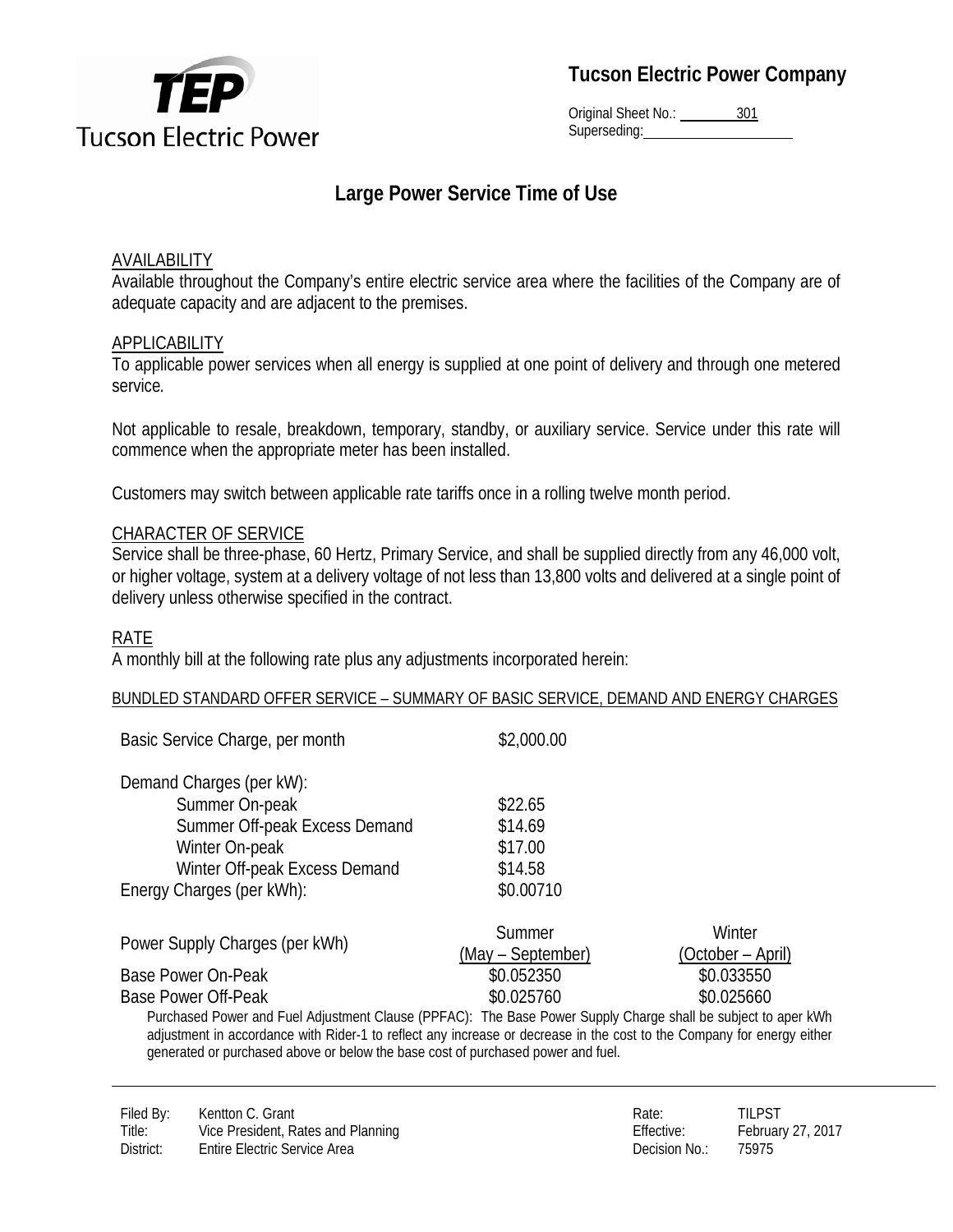

Original Sheet No.: 301 - 1 Superseding:

## TIME-OF-USE TIME PERIODS

The Summer On-Peak period is 2:00 p.m. to 8:00 p.m., Monday through Friday (excluding Memorial Day, Independence Day, and Labor Day).

The Winter On-Peak periods are 6:00 a.m. - 10:00 a.m. and 5:00 p.m. - 9:00 p.m., Monday through Friday (excluding Thanksgiving Day, Christmas Day, and New Year's Day).

All other hours are Off-Peak. If a holiday falls on Saturday, the preceding Friday is designated Off-Peak; if a holiday falls on Sunday, the following Monday is designated Off-Peak.

## BILLING DEMAND

The monthly On-Peak billing demand shall be the greatest of the following:

- 1. The greatest measured 15-minute interval demand read of the meter during the on-peak hours of the billing period;
- 2. 75% of the greatest on-peak period billing demand used for billing purposes in the preceding 11 months;
- 3. The contract capacity or 3,000 kW, whichever is greater

Additionally, the monthly Off-Peak Excess demand shall be the greatest measured 15-minute interval demand read of the meter during the off-peak hours of the billing period that is in excess (i.e. positive incremental amount above) of 150% of that billing period's On-Peak measured demand.

#### PRIMARY SERVICE

The above rate is subject to Primary Service and Metering. The Customer will provide the entire distribution system (including transformers) from the point of delivery to the load. The energy and demand shall be metered on primary side of transformers.

The Customer agrees to maintain, as nearly as practicable, a unity power factor. In the event that the Customer's power factor for any billing month is less than ninety-five percent (95%), an adjustment shall be applied to the bill as follows:

#### POWER FACTOR ADJUSTMENT

(Maximum Demand / (.05 + PF) - Maximum Demand) x Demand Charge Where Maximum Demand is the highest measured fifteen (15) minute demand in kilowatts during the billing period.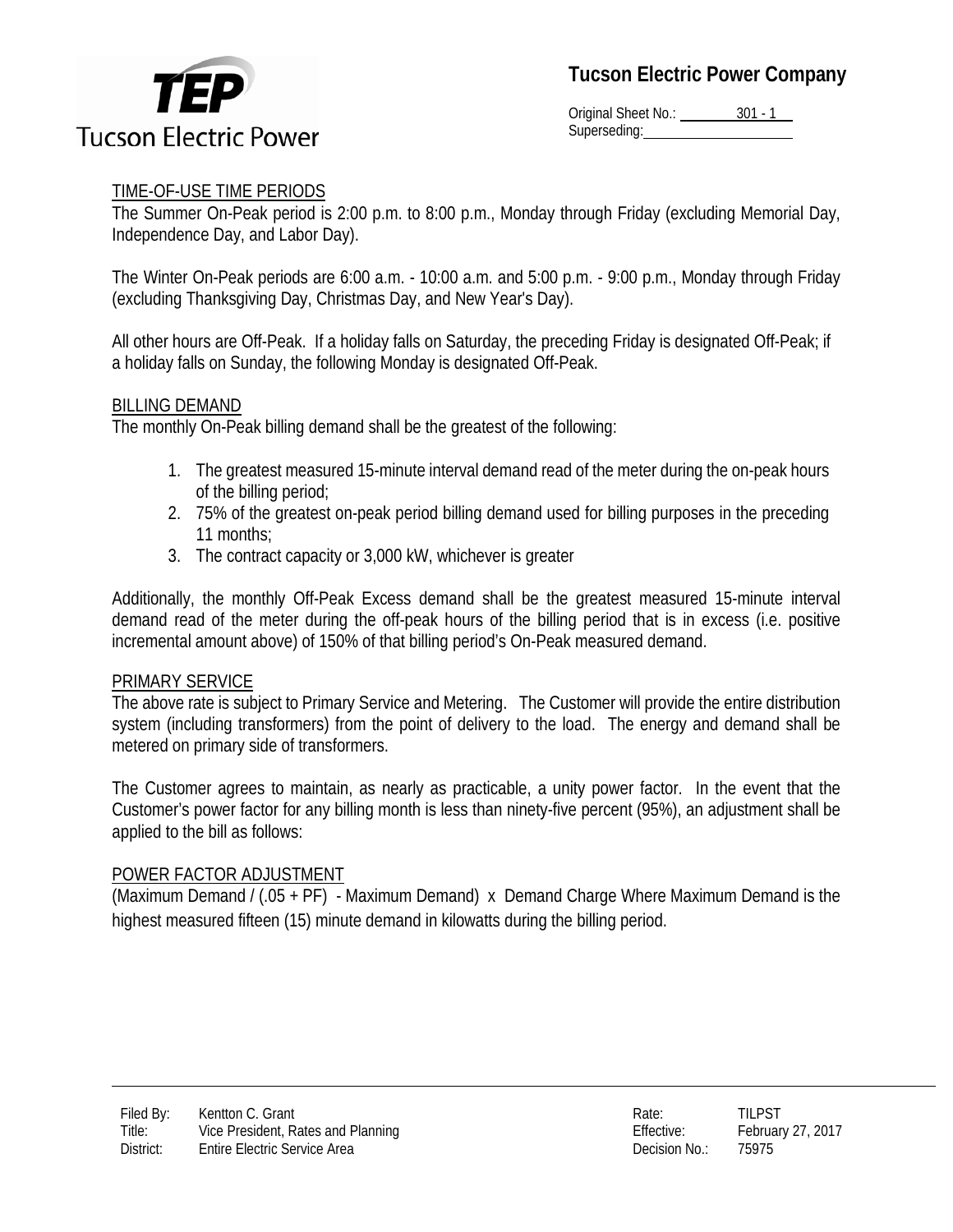

Original Sheet No.: 301 - 2 Superseding:

## POWER FACTOR

- 1. The Company may require the Customer by written notice to either maintain a specified minimum lagging power factor or the Company may after thirty (30) days install power factor corrective equipment and bill the Customer for the total costs of this equipment and installation.
- 2. In the case of apparatus and devices having low power factor, now in service, which may hereafter be replaced, and all similar equipment hereafter installed or replaced, served under general commercial schedules, the Company may require the Customer to provide, at the Customer's own expense, power factor corrective equipment to increase the power factor of any such devices to not less than ninety (90) percent.
- 3. If the Customer installs and owns the capacitors needed to supply their reactive power requirements, then the Customer must equip them with suitable disconnecting switches, so installed that the capacitors will be disconnected from the Company's lines whenever the Customer's load is disconnected from the Company's facilities.
- 4. Gaseous tube installations totaling more than one thousand (1,000) volt-amperes must be equipped with capacitors of sufficient rating to maintain a minimum of ninety percent (90%) lagging power factor.
- 5. Company installation and removal of metering equipment to measure power factor will be at the discretion of the Company.

## DIRECT ACCESS

A Customer's Direct Access bill will include all unbundled components except those services provided by a qualified third party. Those services may include Metering (Installation, Maintenance and/or Equipment), Meter Reading, Billing and Collection, Transmission and Generation. If any of these services are not available from a third party supplier and must be obtained from the Company, the rates for Unbundled Components set forth in this tariff will be applied to the customer's bill.

#### FOR DIRECT ACCESS: ARIZONA INDEPENDENT SCHEDULING ADMINISTRATOR (AZISA) CHARGE

A charge per kWh shall, subject to FERC authorization, be applied for costs associated with the implementation of the AZISA in Arizona.

#### TEP STATEMENT OF CHARGES

For all additional charges and assessments approved by the Arizona Corporation Commission see the TEP Statement of Charges which is available on TEP's website at www.tep.com.

## TAX CLAUSE

To the charges computed under the above rate, including any adjustments, shall be added the applicable proportionate part of any taxes or governmental impositions which are or may in the future be assessed on the basis of gross revenues of the Company and/or the price or revenue from the electric energy or service sold and/or the volume of energy generated or purchased for sale and/or sold hereunder.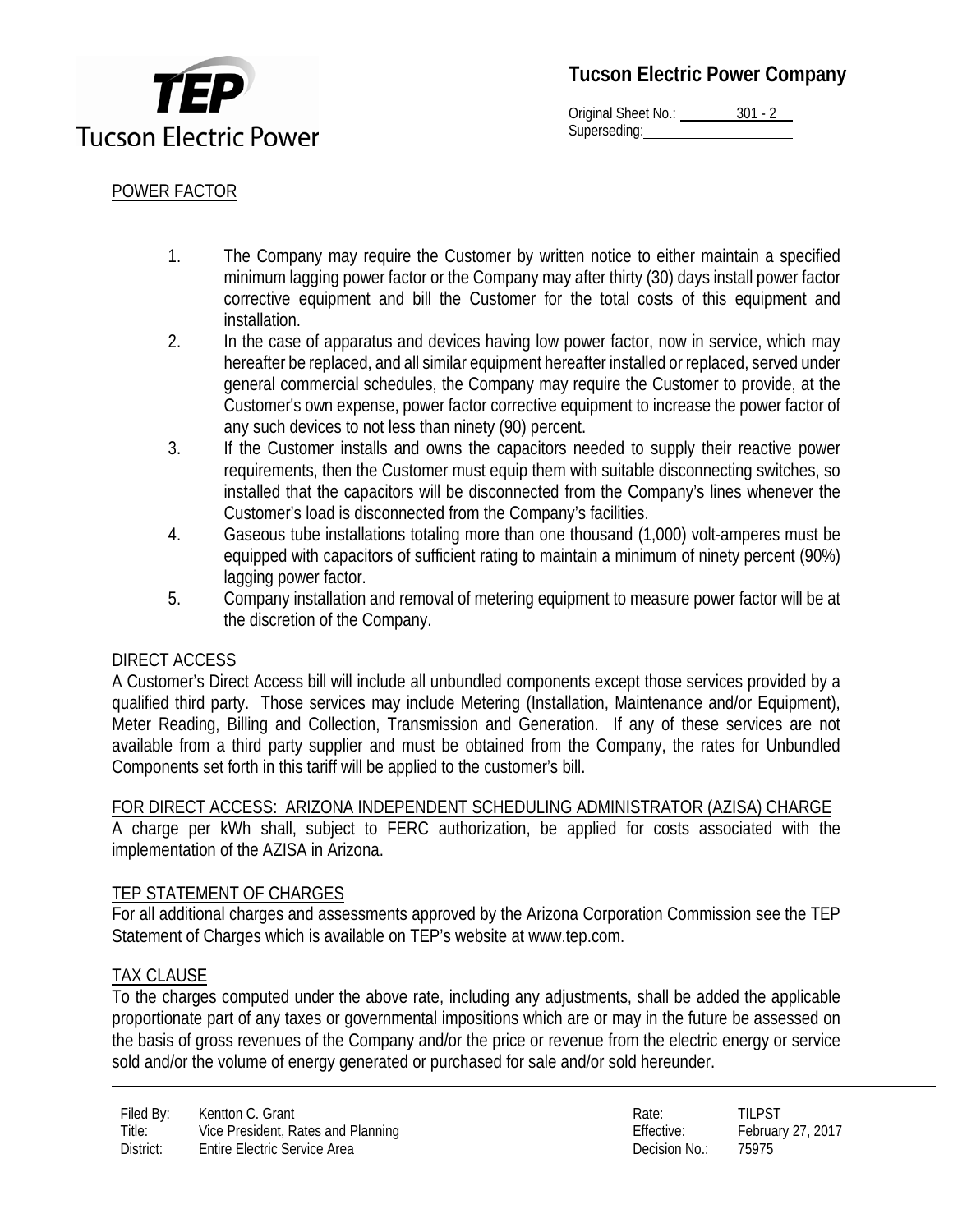

Original Sheet No.: 301 - 3 Superseding:

## RULES AND REGULATIONS

The standard Rules and Regulations of the Company as on file with the Arizona Corporation Commission shall apply where not inconsistent with this rate.

### ADDITIONAL NOTES

Additional charges may be directly assigned to a customer based on the type of facilities (e.g., metering) dedicated to the customer or pursuant to the customer's contract, if applicable. Additional or alternate Direct Access charges may be assessed pursuant to any Direct Access fee schedule authorized.

#### BUNDLED STANDARD OFFER SERVICE CONSISTS OF THE FOLLOWING UNBUNDLED COMPONENTS:

Basic Service Charge Components (Unbundled)(Per Month)

| <b>Meter Services</b>                                                       | \$117.97   |  |
|-----------------------------------------------------------------------------|------------|--|
| Meter Reading                                                               | \$4.76     |  |
| <b>Billing &amp; Collection</b>                                             | \$368.17   |  |
| <b>Customer Delivery</b>                                                    | \$1,509.10 |  |
| Total                                                                       | \$2,000.00 |  |
| Demand Charges (Unbundled)(per kW):                                         |            |  |
| <b>Demand Delivery</b>                                                      |            |  |
| Summer On-Peak                                                              | \$6.43     |  |
| <b>Summer Off-Peak Excess</b>                                               | \$2.67     |  |
| Winter On-Peak                                                              | \$2.98     |  |
| <b>Winter Off-Peak Excess</b>                                               | \$5.56     |  |
| <b>Generation Capacity</b>                                                  |            |  |
| Summer On-Peak                                                              | \$10.20    |  |
| <b>Summer Off-Peak Excess</b>                                               | \$6.00     |  |
| Winter On-Peak                                                              | \$8.00     |  |
| Winter Off-Peak Excess                                                      | \$3.00     |  |
| <b>Fixed Must-run</b>                                                       | \$1.73     |  |
| Transmission                                                                | \$3.34     |  |
| System Control & Dispatch                                                   | \$0.05     |  |
| Reactive Supply & Voltage Control                                           | \$0.18     |  |
| Regulation & Frequency Response                                             | \$0.17     |  |
| <b>Spinning Reserve Service</b>                                             | \$0.47     |  |
| <b>Supplemental Reserve Service</b><br>\$0.08                               |            |  |
| Energy Imbalance Service: Currently charged pursuant to the Company's OATT. |            |  |
|                                                                             |            |  |

Energy Charges (\$/kWh)  $$0.007100$